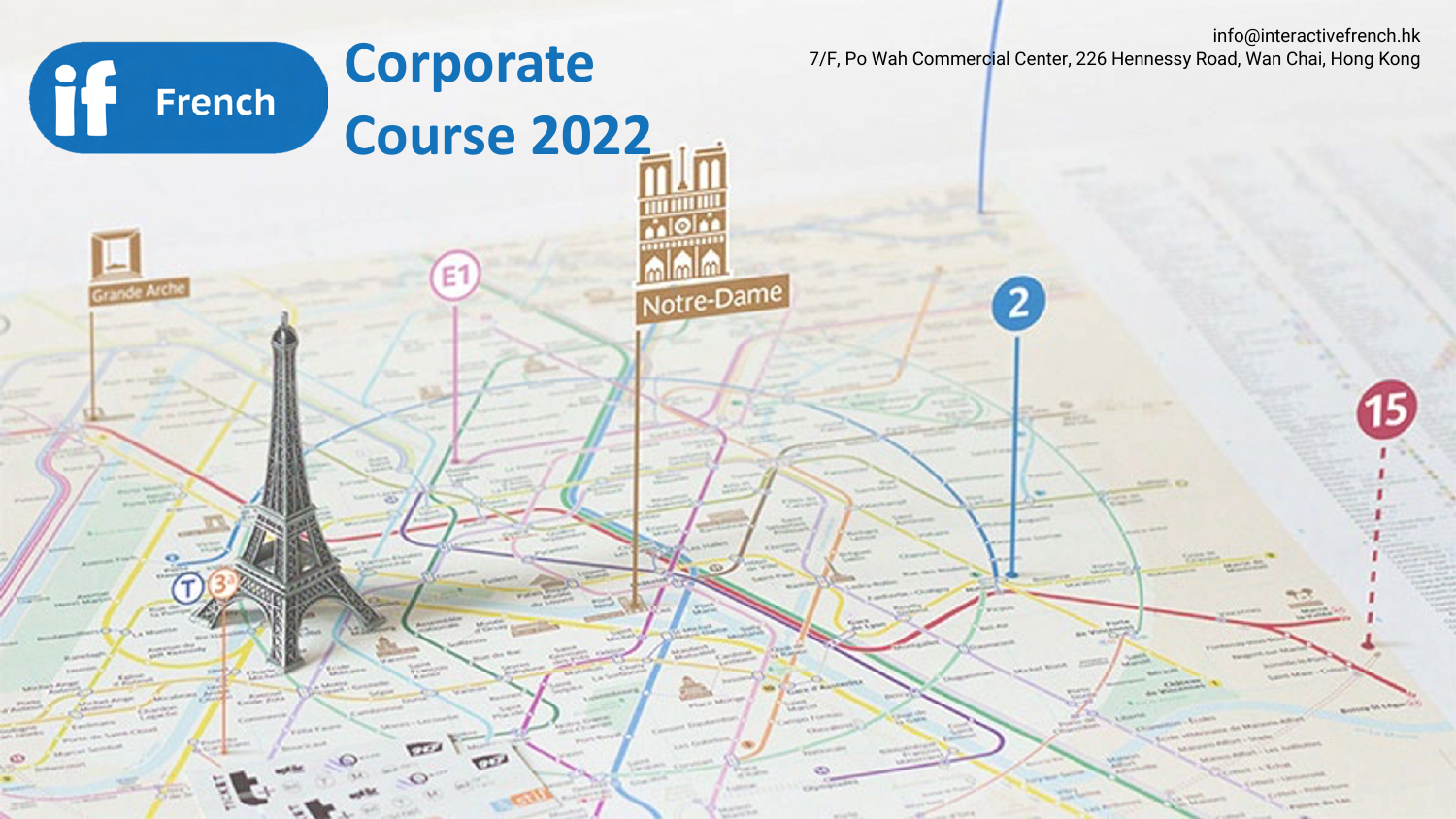## **Level 1 (15 hours) -Total beginner**



| Lesson 1  | Greetings                  | • Pronunciation 1<br>Numbers (1-20)<br><b>Pronouns subjects</b>                                                      |
|-----------|----------------------------|----------------------------------------------------------------------------------------------------------------------|
| Lesson 2  | Time and date              | • Dictation, role plays<br>Reading and writing activities                                                            |
| Lesson 3  |                            | • Pronunciation 2<br>• Numbers $(1-69)$<br>• Genders                                                                 |
| Lesson 4  | Schedule                   | • Dictation, role plays<br>Reading and writing activities                                                            |
| Lesson 5  |                            | • Pronunciation 3<br><b>Numbers (1-100)</b><br>• Verbes (Avoir - être)                                               |
| Lesson 6  | Daily routine              | • Dictation, role plays<br>• Reading and writing activities                                                          |
| Lesson 7  |                            | • Pronunciation 4<br>Numbers (100+ and 1st, 2nd,)<br>Articles (un, une, des)<br>Possessive adjectives (mon, ma, mes) |
| Lesson 8  |                            | • Dictation, role plays<br>Reading and writing activities                                                            |
| Lesson 9  | Questions                  | • Pronunciation 5<br>• 1st group verbs (conjugation)                                                                 |
| Lesson 10 | <b>Review + Assessment</b> | • Role plays, dictation, activities                                                                                  |